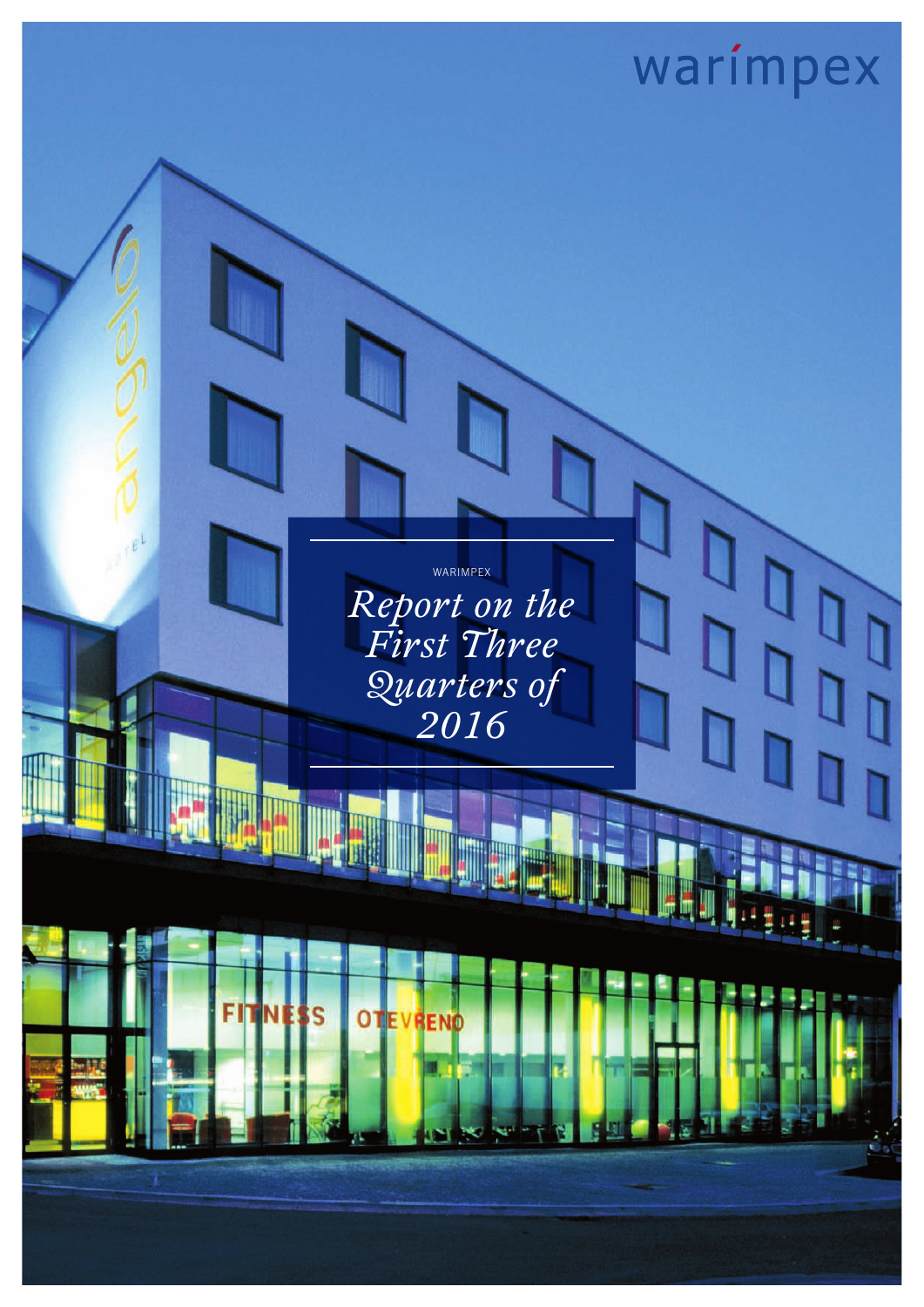#### WARIMPEX GROU

### *Key Figures*

| in EUR '000                                                              | $1 - 9/2016$ | Change                   | $1 - 9/2015$ |
|--------------------------------------------------------------------------|--------------|--------------------------|--------------|
|                                                                          |              |                          |              |
| Hotels revenues                                                          | 39,550       | $-5%$                    | 41,627       |
| <b>Investment Properties revenues</b>                                    | 6,224        | 117%                     | 2,863        |
| Development and Services revenues                                        | 984          | $-39%$                   | 1,616        |
| <b>Total revenues</b>                                                    | 46,758       | 1%                       | 46,105       |
| Expenses directly attributable to revenues                               | $-26,233$    | $-7%$                    | $-28,145$    |
| Gross income from revenues                                               | 20,525       | 14%                      | 17,960       |
| Gains or losses from the disposal of properties                          | 147          | $-94%$                   | 2,551        |
| <b>EBITDA</b>                                                            | 11,109       | $-32%$                   | 16,268       |
|                                                                          |              |                          |              |
| Depreciation, amortisation, and remeasurement                            | 3,465        |                          | $-29,287$    |
| <b>EBIT</b>                                                              | 14,574       | $\equiv$                 | $-13,019$    |
| Earnings from joint ventures                                             | 1,064        | $-91%$                   | 11,586       |
| Profit or loss for the period                                            | 6,603        |                          | $-31,626$    |
|                                                                          |              |                          |              |
| Net cash flow from operating activities                                  | 11,824       | 25%                      | 9,436        |
|                                                                          |              |                          |              |
| <b>Equity and liabilities</b>                                            | 357,279      | $-12%$                   | 406,524      |
| Equity                                                                   | 25,857       | $-28%$                   | 36,138       |
| Equity ratio                                                             | 7%           | $-2$ pp                  | 9%           |
|                                                                          |              |                          |              |
| Average number of shares in the financial year                           | 54,000,000   | $\overline{\phantom{0}}$ | 54,000,000   |
| Earnings per share in EUR                                                | 0.10         |                          | $-0.25$      |
|                                                                          |              |                          |              |
| Number of hotels                                                         | 15           | $\qquad \qquad -$        | 15           |
| Number of rooms (adjusted for proportionate share of ownership)          | 2,672        |                          | 2,672        |
| Number of office and commercial properties                               | 4            | $-1$                     | 5            |
|                                                                          |              |                          |              |
| Segment information (including joint ventures on a proportionate basis): |              |                          |              |
| Hotels revenues                                                          | 61,698       | $-18%$                   | 75,170       |
| Hotels net operating profit (NOP)                                        | 19,956       | $-15%$                   | 23,522       |
| NOP per available room                                                   | 7,161        | 2%                       | 7,035        |
| <b>Investment Properties revenues</b>                                    | 6,591        | 93%                      | 3,417        |
| <b>Investment Properties EBITDA</b>                                      | 4,976        | 110%                     | 2,372        |
| Development and Services revenues                                        | 1,403        | $-28%$                   | 1,949        |
| Gains or losses from the disposal of properties                          | 523          | $-96%$                   | 12,825       |
| <b>Development and Services EBITDA</b>                                   | $-4,049$     |                          | 13,421       |

|                                                | 30/06/2016 |        | Change $31/12/2015^1$ |
|------------------------------------------------|------------|--------|-----------------------|
|                                                |            |        |                       |
| Gross asset value (GAV) in EUR millions        | 344.4      | 1%     | 340.8                 |
| Triple net asset value (NNNAV) in EUR millions | 100.8      | 2%     | 98.4                  |
| NNNAV per share in EUR                         | 1.9        |        | 1.8                   |
| End-of-period share price in EUR               | 0.536      | $-19%$ | 0.665                 |

 $^{-1}$  As no external valuation of the portfolio was completed as at 30 September 2016 or 30 September 2015, the latest available values are shown.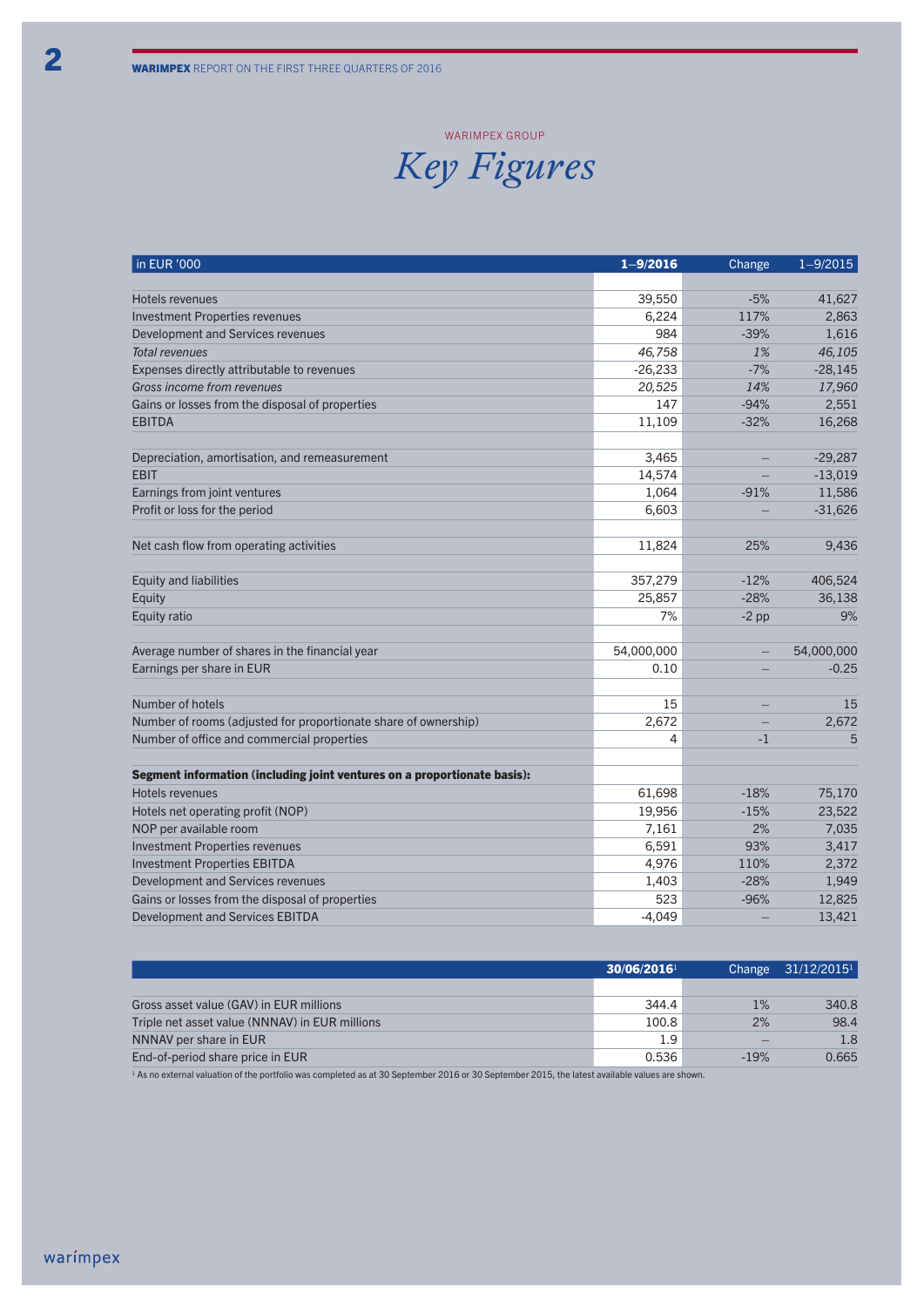Foreword by the Chairman of the Management Board

### *Dear Shareholders,*

With the conclusion of the third quarter of 2016, we can now look back on nine encouraging and eventful months. Our business operations developed well and our hotels delivered satisfactory performance. We also have a number of development projects in the pipeline, all of which are proceeding according to plan. A construction permit was issued in April for our office project near the andel's hotel in Łódź with roughly 26,000 square metres of space. In July, we also received the construction permit for the project in Krakow, where an office building owned by Warimpex will be demolished to make way for a new building with around 12,000 square metres of space. We are working on a second project in Krakow, as well, where plans are currently being drawn up for an office building with around 26,000 square metres of space next to the Chopin Hotel. Construction of a multifunctional building with around 450 parking spaces and roughly 6,000 square metres of office and archive space is progressing at AIRPORTCITY St. Petersburg. A pre-lease was already signed in May, and the building is expected to be completed in the middle of 2017. In Budapest, we are working on the development of a hotel with roughly 170 rooms and 60 apartments.

A look at our figures shows that hotel operations were stable in the first three quarters of 2016. While revenues from hotels contracted by 5 per cent due to a decline in the number of rooms following the sale of hotels in Ekaterinburg, expenses from the operation of hotels also dropped by 9 per cent. By contrast, revenues from the rental of office properties increased from EUR 2.9 million to EUR 6.2 million due to the completion and letting of the Zeppelin office tower in St. Petersburg and of the Erzsébet office building in Budapest. Total revenues grew by 1 per cent to EUR 46.8 million. The gross income from revenues also improved by 14 per cent to EUR 20.5 million.

EBITDA retreated from EUR 16.3 million to EUR 11.1 million. This can be attributed to the fact that gains from the disposal of properties were recognised in the prior-year period. EBIT improved from EUR -13.0 million to EUR 14.6 million. The financial result went from EUR -18.7 million to EUR -6.3 million. All in all, this led to a profit of EUR 6.6 million for the period, a marked improvement over the comparison period (1–9 2015: loss of EUR 31.6 million).

We can also report successes on the transaction front. We sold our 50 per cent stake in the Parkur Tower office property in Warsaw to our joint venture partner in June and in October, we sold the Dioszegi office building in Budapest. After the reporting period, we were also pleased to announce the sale of the four-star angelo by Vienna House hotel in Prague to a private Czech investor. We are still active on the Prague hotel property market with the Diplomat Hotel.

We anticipate that the trend seen to date this year will continue in the fourth quarter, enabling us to close the current financial year positively. Our declared goal for the coming months is to move forward with our ongoing development projects in Poland, Russia, and Hungary. We will also continue to focus on improving the earnings of our hotels and on improving our financing conditions and repaying or refinancing expensive lines of credit.

**Franz Jurkowitsch**

# *Operational Highlights*

| 4/2016 | Warimpex receives construction permit for Ogrodowa office building (roughly 26,000 square metres) in Łódź     |
|--------|---------------------------------------------------------------------------------------------------------------|
| 5/2016 | Pre-lease signed for the multifunctional building currently under construction at AIRPORTCITY, St. Petersburg |
| 6/2016 | Warimpex sells 50% share in office property Parkur Tower, Warsaw, to joint venture partner                    |
| 7/2016 | Warimpex receives construction permit for Mogilska office building (roughly 12,000 square metres) in Krakow   |
|        | <b>10/2016</b> Warimpex sells Dioszegi office building (800 square metres) in Budapest                        |
|        | 10/2016 Warimpex sells angelo hotel (168 rooms) in Prague                                                     |
|        | 11/2016 Warimpex redeems bond maturing in 03/17 in amount of PLN 15 million (roughly EUR 3.4 million) early   |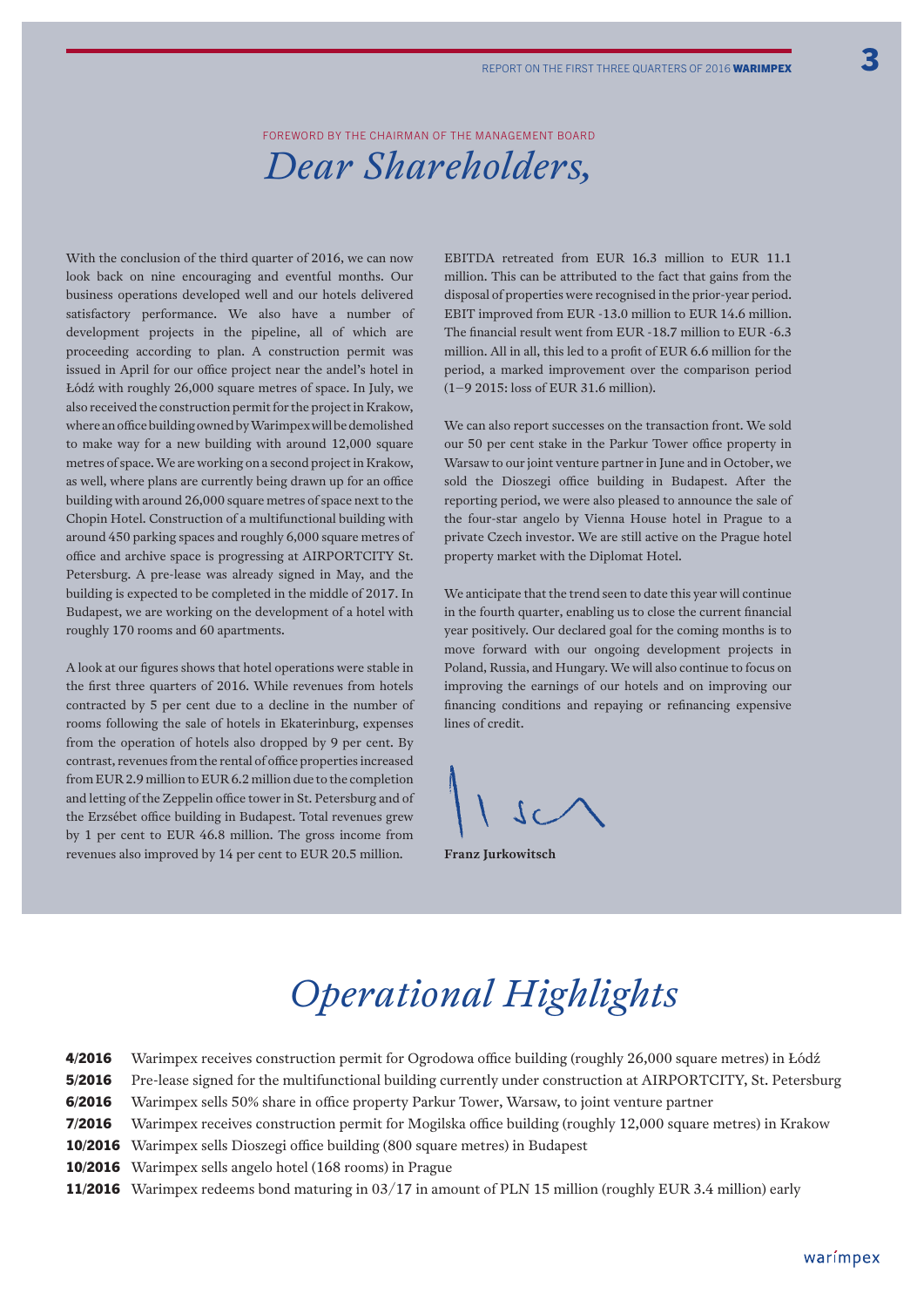### *Assets, Financial Position, and Earnings Situation*

#### Earnings situation

#### Development of revenues

Revenues in the Hotels segment declined by 5 per cent to EUR 39.6 million in the first nine months of 2016 due to hotel sales in the prior year (angelo Ekaterinburg with 211 rooms, Liner Ekaterinburg with 155 rooms).

Revenues from the rental of office properties (Investment Properties revenues) increased from EUR 2.9 million to EUR 6.2 million as a result of the completion and letting of the Zeppelin office tower in St. Petersburg and of an office tower in Budapest.

Total revenues advanced by 1 per cent to EUR 46.8 million.

Expenses directly attributable to revenues fell from EUR 28.1 million to EUR 26.2 million.

#### Gains or losses from the disposal of properties

In June 2016, the 50% stake in the owner of the Parkur office tower, Warsaw, was sold to the joint venture partner.

The deal for the sale of both Jupiter office towers in St. Petersburg was closed and the two fully consolidated hotels in Ekaterinburg were sold during the comparison reporting period.

The Dioszegi office building in Budapest and the 100 per cent stake in the angelo hotel in Prague were sold after the reporting date. The result from the disposal of properties will increase by roughly EUR 9.5 million in the fourth quarter as a result.

#### EBITDA – EBIT

Earnings before interest, taxes, depreciation and amortisation, and gains/losses on the remeasurement of investment properties (EBITDA) decreased from EUR 16.3 million to EUR 11.1 million. This can be attributed to the fact that gains from the disposal of properties in the amount of EUR 2.6 million as well as exchange rate gains were recognised in the prior-year period.

EBIT improved from EUR -13.0 million to EUR 14.6 million.

#### Financial result

Finance income (including earnings from joint ventures) went from EUR -18.7 million to EUR -6.3 million.

Cash interest expense declined primarily due to the reduction of financial liabilities as well as the refinancing transactions completed in the previous year at lower interest rates. Claims against a Russian subsidiary were reappraised in the third quarter of 2016, resulting in EUR 8.8 million in impairment charges on financial assets.

| <b>Financing expenses</b>                                            |              |              |
|----------------------------------------------------------------------|--------------|--------------|
| in EUR '000                                                          | $1 - 9/2016$ | $1 - 9/2015$ |
| Composition:                                                         |              |              |
| Interest on short-term borrowings,<br>project loans, and other loans | (5, 411)     | (9,559)      |
| Interest on bonds                                                    | (1,954)      | (1,902)      |
| Interest on convertible bonds                                        | (383)        | (1, 333)     |
| Interest on loans from<br>minority shareholders                      | (1, 338)     | (1, 910)     |
| Interest paid to related parties                                     | (14)         | (17)         |
| Other financing expenses                                             | (603)        | (1,840)      |
| Unrealised losses on derivative<br>financial instruments             |              | (555)        |
| Impairment of financial assets                                       | (8, 762)     |              |
| Other                                                                | (31)         | (23)         |
|                                                                      | (18, 495)    | (17, 140)    |

#### Profit or loss for the period

The result for the period for the Warimpex Group improved from EUR -31.6 million in the previous year to EUR 6.6 million.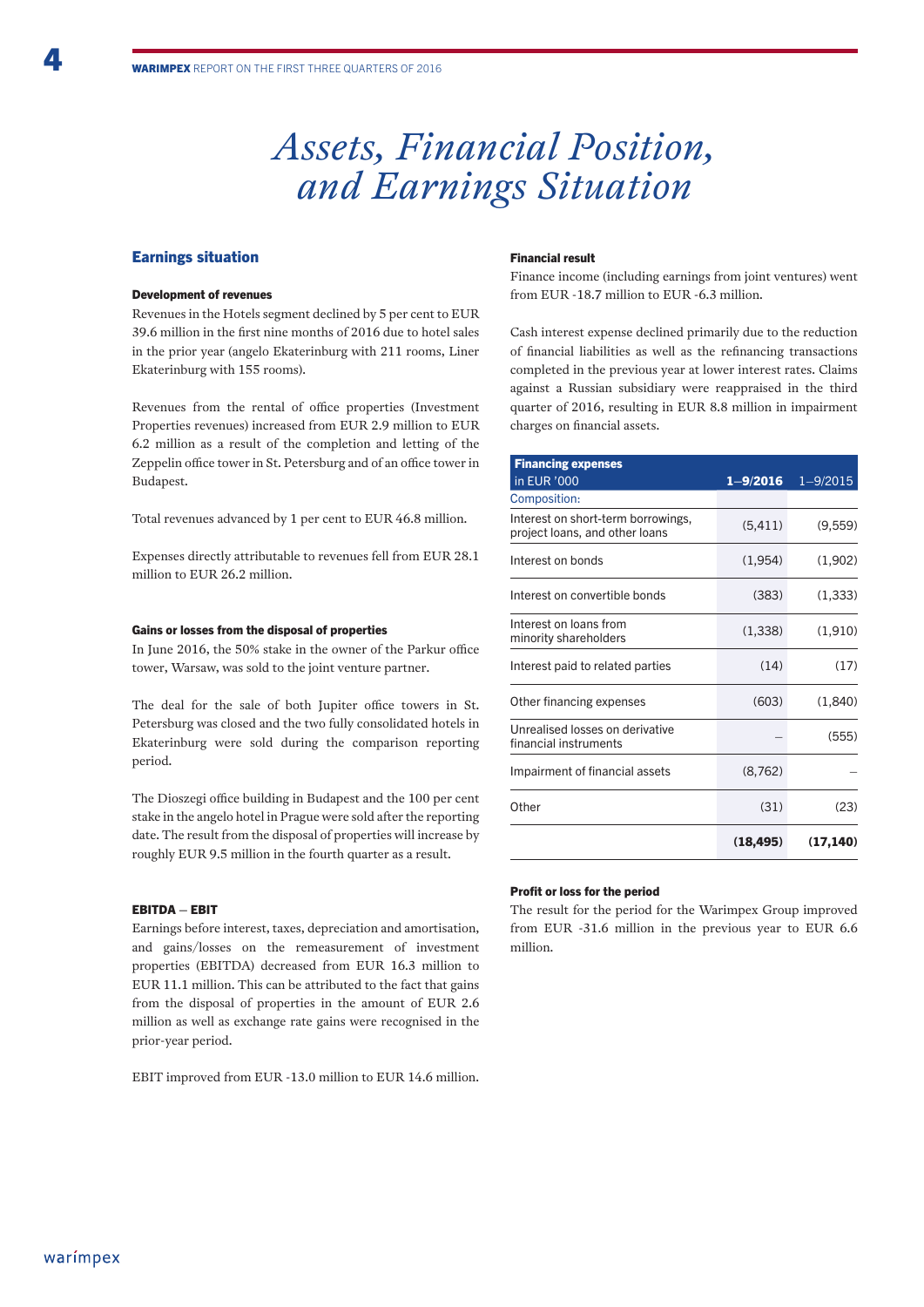#### Financial position

Changes in the most important assets and liabilities:

| <b>Property, plant, and equipment</b>   | <b>Hotels</b> | Reserve<br>properties | Other property,<br>plant, and<br>equipment | <b>Total</b> |
|-----------------------------------------|---------------|-----------------------|--------------------------------------------|--------------|
| <b>Changes in 2016:</b>                 |               |                       |                                            |              |
| Carrying amounts at 1 January           | 188,831       | 5.763                 | 1.137                                      | 195,731      |
| Additions                               | 3.440         | 22                    | 52                                         | 3,513        |
| <b>Disposals</b>                        |               | (7)                   |                                            | (7)          |
| Reclassification according to IFRS 5    | (12, 465)     | -                     | $\overline{\phantom{0}}$                   | (12, 465)    |
| Scheduled depreciation and amortisation | (4,629)       |                       | (41)                                       | (4,670)      |
| Impairment charges                      | (3,282)       |                       |                                            | (3,282)      |
| Reversals of impairment                 | 3,311         | 243                   |                                            | 3,555        |
| Exchange adjustments                    | 2,404         | (88)                  | (12)                                       | 2,304        |
| Net carrying amount at 30 September     | 177,611       | 5,932                 | 1,135                                      | 184,678      |

| Investment properties               | <b>Developed</b><br>properties | Development<br>properties | Reserve<br>properties | <b>Total</b> |
|-------------------------------------|--------------------------------|---------------------------|-----------------------|--------------|
| <b>Changes in 2016:</b>             |                                |                           |                       |              |
| Carrying amounts at 1 January       | 57.244                         | 12.745                    | 14,606                | 84,595       |
| Reclassification                    |                                | 4.794                     | (4,794)               |              |
| Additions/investments               | 23                             | 2.619                     | 996                   | 3,638        |
| Capitalised borrowing costs         |                                | 261                       | 108                   | 370          |
| Net measurement result              | 1,630                          | 6.420                     | (208)                 | 7,841        |
| Exchange adjustment                 | 4.561                          | 256                       | 1.293                 | 6,110        |
| Net carrying amount at 30 September | 63.457                         | 27.095                    | 12.001                | 102,554      |

| <b>Financial liabilities</b>          | Project<br><b>loans</b> | <b>Borrowing</b><br>loans | Bonds.<br>convertible<br>bonds | Loans from<br>minorities<br>and others | <b>Total</b> |
|---------------------------------------|-------------------------|---------------------------|--------------------------------|----------------------------------------|--------------|
| <b>Changes in 2016:</b>               |                         |                           |                                |                                        |              |
| As at 1 January                       | 161,893                 | 15,830                    | 59,396                         | 49.564                                 | 286,683      |
| Borrowing/accumulated interest        | 9.061                   | 2.000                     | (101)                          | 2.724                                  | 13,683       |
| Repayment                             | (8,865)                 | (7.847)                   | (3,559)                        | (63)                                   | (20, 334)    |
| Reclassifications according to IFRS 5 | (9.420)                 |                           |                                |                                        | (9,420)      |
| Exchange rate and other changes       | (642)                   |                           | 255                            |                                        | (385)        |
| As at 30 September                    | 152.027                 | 9.984                     | 55,992                         | 52.226                                 | 270,228      |
| thereof current (due $<$ 1 year)      | 10,373                  | 7.984                     | 20,416                         | 1,962                                  | 40,735       |
| thereof non-current (due $> 1$ year)  | 141.654                 | 2.000                     | 35,575                         | 50.264                                 | 229,493      |

#### Segment analysis

The Warimpex Group has defined the business segments of: Hotels, Investment Properties, and Development and Services. The joint ventures that are recognised using the equity method in the consolidated financial statements are included in the segment report using the proportionate consolidation method.

The Hotels segment is comparable with the hotels and/or hotel rooms held by the Group as consolidated entities in the reporting period (with the joint ventures recognised on a proportionate basis). The Investment Properties segment contains the rental revenue from office properties. The Development and Services segment covers development services, activities of the Group parent, and profit contributions from the sale of properties.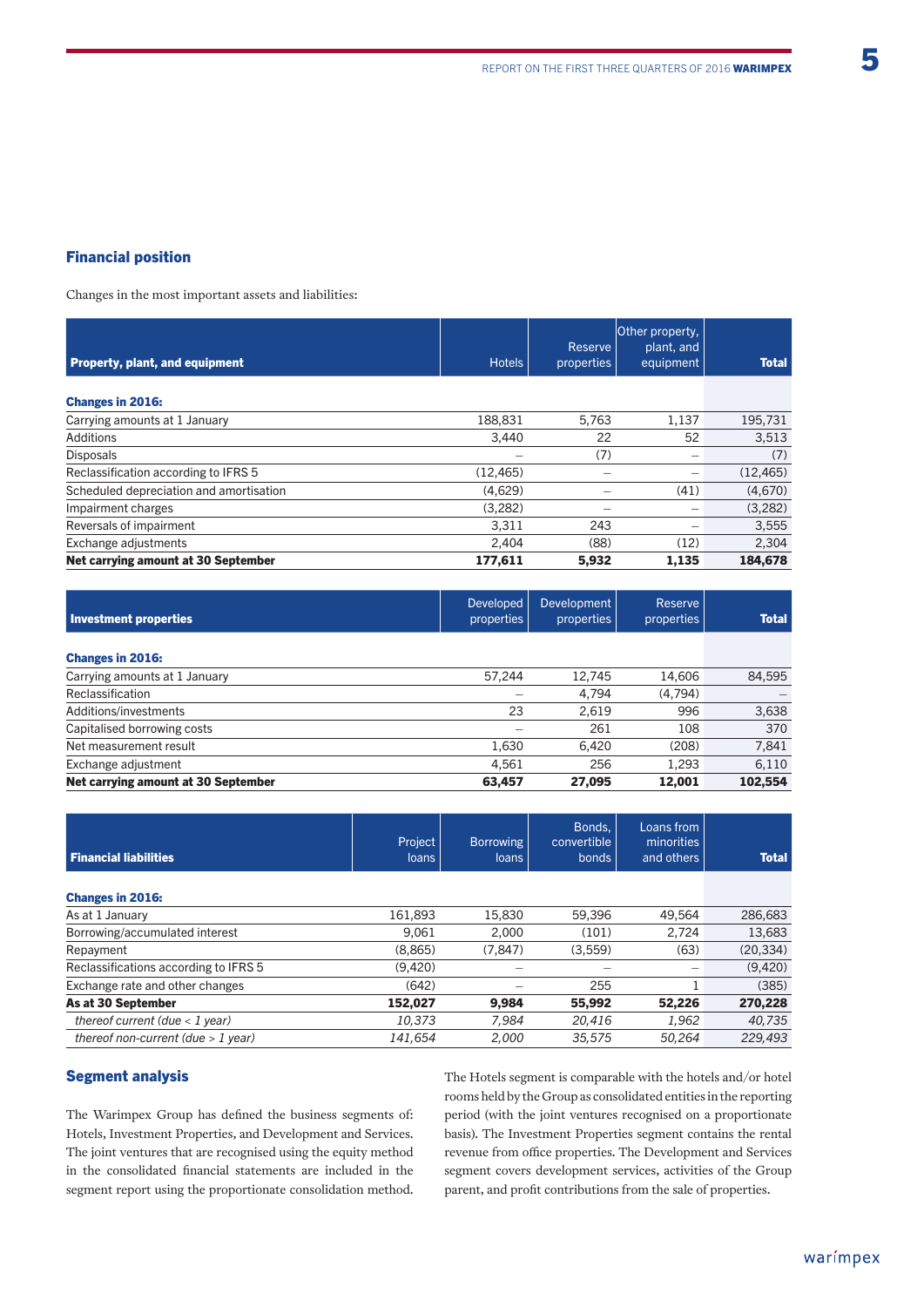#### Hotels segment\*

| in EUR '000                                    | $1 - 9/2016$ | $1 - 9/2015$ |  |
|------------------------------------------------|--------------|--------------|--|
|                                                |              |              |  |
| Revenues for the Group                         | 61,698       | 75,170       |  |
| Average number of hotel rooms<br>for the Group | 2,787        | 3,344        |  |
| Occupancy                                      | 69%          | 69%          |  |
| RevPar (in EUR)                                | 53.9         | 54.8         |  |
| GOP for the Group                              | 24,895       | 29,710       |  |
| NOP for the Group                              | 19,956       | 23.522       |  |
| NOP/available room in EUR                      | 7.161        | 7.035        |  |

\* Including all joint ventures on a proportionate basis

In the reporting period, the average number of rooms falling under Group ownership declined by 17 per cent due to the sale of the angelo and Liner hotels (both in Ekaterinburg) as well as the andel's hotel in Berlin. Revenues decreased by 18 per cent.

Key figures that are typical for the sector are used to manage the hotels. These include GOP (gross operating profit, calculated according to the Uniform System of Accounts for the Lodging Industry) and NOP (net operating profit, which corresponds to the GOP less specific costs of ownership after GOP such as management fees, insurance, land tax, etc.).

#### Investment Properties segment\*

| in EUR '000            |       | $1 - 9/2016$ $1 - 9/2015$ |
|------------------------|-------|---------------------------|
|                        |       |                           |
| Revenues for the Group | 6.591 | 3.417                     |
| Segment EBITDA         | 4.976 | 2.372                     |

\* Including all joint ventures on a proportionate basis

The revenues and EBITDA of the Investment Properties segment increased due to the completion of the Zeppelin office tower in St. Petersburg and an office tower in Budapest.

#### Development and Services segment\*

| in EUR '000                                        | $1 - 9/2016$ | $1 - 9/2015$ |
|----------------------------------------------------|--------------|--------------|
|                                                    |              |              |
| Revenues for the Group                             | 1,403        | 1.949        |
| Gains or losses from<br>the disposal of properties | 523          | 12.825       |
| Segment EBITDA                                     | $-4.049$     | 13.421       |

\* Including all joint ventures on a proportionate basis

The results in this segment depend heavily on the sale of real estate holdings (share deals) and properties (asset deals) and are subject to significant year-on-year fluctuation. The result from the disposal of properties includes the final purchase price adjustment from the sale of the InterContinental hotel in Warsaw, which was sold in 2012.

The segment EBITDA in the prior year resulted from the proceeds from the sale of the andel's hotel in Berlin (roughly EUR 10.3 million) and the effect of the deconsolidation of the two hotels in Ekaterinburg (around EUR 3.9 million), offset by the loss on the disposal of the two Jupiter office towers (roughly EUR 1.3 million) resulting from the posting of the transaction costs.

### *Outlook*

The shareholding in the angelo hotel in Prague was sold to the Czech CIMEX Group at the end of October. The result from the disposal of properties will increase by roughly EUR 9.5 million in the fourth quarter as a result.

At the end of November, the bond maturing in 03/17 in the amount of PLN 15 million (roughly EUR 3.4 million) was redeemed early.

#### **The following development projects are currently under construction or development:**

- AIRPORTCITY, St. Petersburg, multifunctional building (under construction)
- Ogrodowa office building with
- roughly 26,000 square metres of space, Łódź
- Mogilska office building with
- roughly 12,000 square metres of space, Krakow
- Chopin office building with
- roughly 26,000 square metres of space, Krakow
- Hotel with roughly 170 rooms and around 60 apartments, Budapest

Hotel operations continued to develop stably in the first nine months of 2016, and revenues from investment properties increased due to the new leases signed in the second half of 2015. We expect that this trend will continue.

The declared goal for 2016 is to move forward with the current development projects in Poland and Russia. We are also working on a number of further transactions. At the same time, we are constantly working to improve our financing terms and to repay or refinance expensive lines of credit, and will continue to advance the diversification of our portfolio.

**Vienna, 30 November 2016**

**Franz Jurkowitsch** Chairman of the Management Board

**Alexander Jurkowitsch** Member of the Management Board

**Georg Folian** Vice-Chairman of the Management Board

**Florian Petrowsky** Member of the Management Board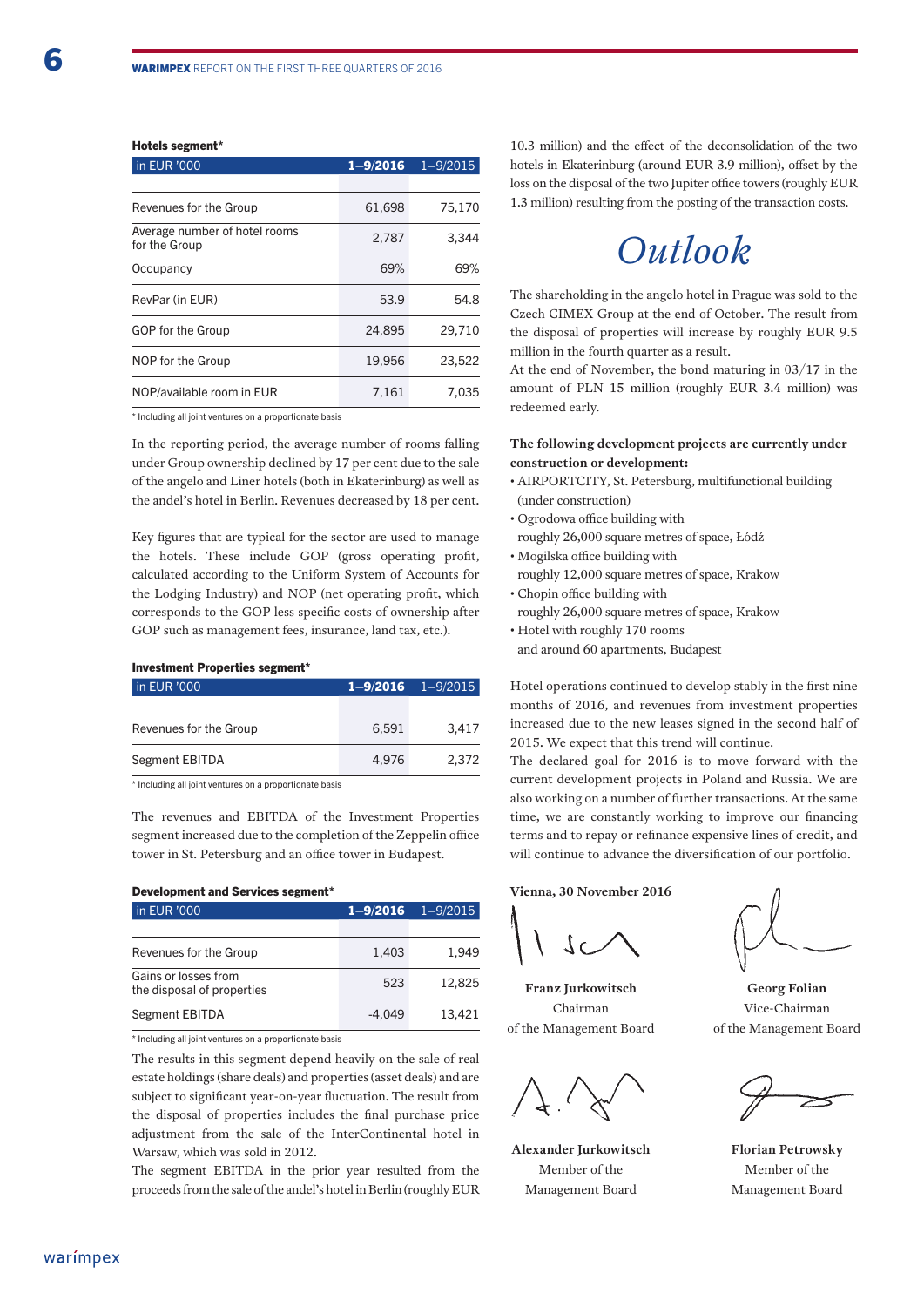# *Condensed Consolidated Income Statement*

for the period from 1 January to 30 September 2016 – unaudited

| 39,550<br>15,362<br>41,627<br>15,849<br>Hotels revenues<br><b>Investment Properties revenues</b><br>6,224<br>2,240<br>2,863<br>2,148<br>163<br>Development and Services revenues<br>984<br>196<br>1,616<br>46,758<br>17,799<br>46,105<br>18,160<br><b>Revenues</b><br>(24, 313)<br>(9,521)<br>Expenses from the operation of hotels<br>(8,634)<br>(26, 848)<br>Expenses from the operation of investment properties<br>(1,296)<br>(546)<br>(574)<br>(241)<br>Expenses directly attributable to development and services<br>(624)<br>(723)<br>(75)<br>(147)<br><b>Expenses directly attributable to revenues</b><br>(26, 233)<br>(9,327)<br>(28, 145)<br>(9,837)<br><b>Gross income from revenues</b><br>20,525<br>8,472<br>17,960<br>8,323<br>Income from the sale of properties<br>16<br>65,484<br>131<br>3,959<br>Disposal of carrying amounts and expenses related to sales<br>(62, 933)<br>Gains or losses from the disposal of properties<br>147<br>2,551<br>3,960<br>959<br><b>Other operating income</b><br>277<br>4,410<br>967<br><b>Administrative expenses</b><br>(7,619)<br>(2,778)<br>(6,505)<br>(2,052)<br><b>Other expenses</b><br>(2,903)<br>(1, 150)<br>(2, 148)<br>(834)<br>Results of operating activities before finance income,<br>taxes, depreciation, and amortisation (EBITDA)<br>4,820<br>16,268<br>11,109<br>10,363<br>Scheduled depreciation and amortisation on property, plant,<br>(6,675)<br>(1,647)<br>(4,685)<br>(1,559)<br>and equipment and intangible assets<br>(3,282)<br>586<br>(5,808)<br>(21)<br>Impairments<br>Reversals of impairment<br>3,560<br>519<br>1,337<br>477<br>7,872<br>(18, 141)<br>(3,017)<br>Gains/losses on remeasurement of investment property<br>Ĭ.<br>Depreciation, amortisation, and remeasurement<br>3,465<br>(29, 287)<br>(4,208)<br>(454)<br><b>Earnings before interest and taxes (EBIT)</b><br>14,574<br>(13, 019)<br>6,155<br>4,366<br>1,205<br>195<br>1,871<br>350<br>Finance income<br>(5,305)<br>(18, 495)<br>(12,056)<br>(17, 140)<br>Finance expenses<br>(8, 762)<br>(555)<br>thereof measurement losses<br>(8, 762)<br>82<br>738<br>9,974<br>(15,065)<br>(19, 543)<br>Changes in foreign exchange rates<br>Result from joint ventures (equity method) after taxes<br>1,004<br>11,586<br>9,158<br>1,064<br><b>Financial result</b><br>(6, 252)<br>(10, 118)<br>(18,748)<br>(15, 340)<br>(9, 185)<br><b>Earnings before taxes</b><br>8,322<br>(5,752)<br>(31,767)<br>(261)<br>(88)<br>(17)<br>(6)<br>Income taxes<br>(1, 457)<br>158<br>2,440<br>Deferred income taxes<br>144<br>2,434<br>(1,718)<br>56<br>141<br>Taxes<br><b>Profit or loss for the period</b><br>6,603<br>(5,696)<br>(31, 626)<br>(6,751)<br>thereof profit of non-controlling interests<br>1,130<br>(4,042)<br>(18,094)<br>(9,076)<br>thereof profit of equity holders of the parent<br>5,473<br>(1,654)<br>(13, 532)<br>2,325<br>Earnings per share in EUR:<br>$-0.03$<br>$-0.25$<br>Undiluted profit or loss for the period attributable to equity holders of the parent<br>0.10<br>0.04<br>0.10<br>$-0.03$<br>$-0.25$<br>0.04<br>Diluted profit or loss for the period attributable to equity holders of the parent | in EUR '000 | $1 - 9/2016$ | $7 - 9/2016$ | $1 - 9/2015$ | 7-9/2015 |
|----------------------------------------------------------------------------------------------------------------------------------------------------------------------------------------------------------------------------------------------------------------------------------------------------------------------------------------------------------------------------------------------------------------------------------------------------------------------------------------------------------------------------------------------------------------------------------------------------------------------------------------------------------------------------------------------------------------------------------------------------------------------------------------------------------------------------------------------------------------------------------------------------------------------------------------------------------------------------------------------------------------------------------------------------------------------------------------------------------------------------------------------------------------------------------------------------------------------------------------------------------------------------------------------------------------------------------------------------------------------------------------------------------------------------------------------------------------------------------------------------------------------------------------------------------------------------------------------------------------------------------------------------------------------------------------------------------------------------------------------------------------------------------------------------------------------------------------------------------------------------------------------------------------------------------------------------------------------------------------------------------------------------------------------------------------------------------------------------------------------------------------------------------------------------------------------------------------------------------------------------------------------------------------------------------------------------------------------------------------------------------------------------------------------------------------------------------------------------------------------------------------------------------------------------------------------------------------------------------------------------------------------------------------------------------------------------------------------------------------------------------------------------------------------------------------------------------------------------------------------------------------------------------------------------------------------------------------------------------------------------------------------------------------------------------------------------------------------------------------------------------------------------------------|-------------|--------------|--------------|--------------|----------|
|                                                                                                                                                                                                                                                                                                                                                                                                                                                                                                                                                                                                                                                                                                                                                                                                                                                                                                                                                                                                                                                                                                                                                                                                                                                                                                                                                                                                                                                                                                                                                                                                                                                                                                                                                                                                                                                                                                                                                                                                                                                                                                                                                                                                                                                                                                                                                                                                                                                                                                                                                                                                                                                                                                                                                                                                                                                                                                                                                                                                                                                                                                                                                                |             |              |              |              |          |
|                                                                                                                                                                                                                                                                                                                                                                                                                                                                                                                                                                                                                                                                                                                                                                                                                                                                                                                                                                                                                                                                                                                                                                                                                                                                                                                                                                                                                                                                                                                                                                                                                                                                                                                                                                                                                                                                                                                                                                                                                                                                                                                                                                                                                                                                                                                                                                                                                                                                                                                                                                                                                                                                                                                                                                                                                                                                                                                                                                                                                                                                                                                                                                |             |              |              |              |          |
|                                                                                                                                                                                                                                                                                                                                                                                                                                                                                                                                                                                                                                                                                                                                                                                                                                                                                                                                                                                                                                                                                                                                                                                                                                                                                                                                                                                                                                                                                                                                                                                                                                                                                                                                                                                                                                                                                                                                                                                                                                                                                                                                                                                                                                                                                                                                                                                                                                                                                                                                                                                                                                                                                                                                                                                                                                                                                                                                                                                                                                                                                                                                                                |             |              |              |              |          |
|                                                                                                                                                                                                                                                                                                                                                                                                                                                                                                                                                                                                                                                                                                                                                                                                                                                                                                                                                                                                                                                                                                                                                                                                                                                                                                                                                                                                                                                                                                                                                                                                                                                                                                                                                                                                                                                                                                                                                                                                                                                                                                                                                                                                                                                                                                                                                                                                                                                                                                                                                                                                                                                                                                                                                                                                                                                                                                                                                                                                                                                                                                                                                                |             |              |              |              |          |
|                                                                                                                                                                                                                                                                                                                                                                                                                                                                                                                                                                                                                                                                                                                                                                                                                                                                                                                                                                                                                                                                                                                                                                                                                                                                                                                                                                                                                                                                                                                                                                                                                                                                                                                                                                                                                                                                                                                                                                                                                                                                                                                                                                                                                                                                                                                                                                                                                                                                                                                                                                                                                                                                                                                                                                                                                                                                                                                                                                                                                                                                                                                                                                |             |              |              |              |          |
|                                                                                                                                                                                                                                                                                                                                                                                                                                                                                                                                                                                                                                                                                                                                                                                                                                                                                                                                                                                                                                                                                                                                                                                                                                                                                                                                                                                                                                                                                                                                                                                                                                                                                                                                                                                                                                                                                                                                                                                                                                                                                                                                                                                                                                                                                                                                                                                                                                                                                                                                                                                                                                                                                                                                                                                                                                                                                                                                                                                                                                                                                                                                                                |             |              |              |              |          |
|                                                                                                                                                                                                                                                                                                                                                                                                                                                                                                                                                                                                                                                                                                                                                                                                                                                                                                                                                                                                                                                                                                                                                                                                                                                                                                                                                                                                                                                                                                                                                                                                                                                                                                                                                                                                                                                                                                                                                                                                                                                                                                                                                                                                                                                                                                                                                                                                                                                                                                                                                                                                                                                                                                                                                                                                                                                                                                                                                                                                                                                                                                                                                                |             |              |              |              |          |
|                                                                                                                                                                                                                                                                                                                                                                                                                                                                                                                                                                                                                                                                                                                                                                                                                                                                                                                                                                                                                                                                                                                                                                                                                                                                                                                                                                                                                                                                                                                                                                                                                                                                                                                                                                                                                                                                                                                                                                                                                                                                                                                                                                                                                                                                                                                                                                                                                                                                                                                                                                                                                                                                                                                                                                                                                                                                                                                                                                                                                                                                                                                                                                |             |              |              |              |          |
|                                                                                                                                                                                                                                                                                                                                                                                                                                                                                                                                                                                                                                                                                                                                                                                                                                                                                                                                                                                                                                                                                                                                                                                                                                                                                                                                                                                                                                                                                                                                                                                                                                                                                                                                                                                                                                                                                                                                                                                                                                                                                                                                                                                                                                                                                                                                                                                                                                                                                                                                                                                                                                                                                                                                                                                                                                                                                                                                                                                                                                                                                                                                                                |             |              |              |              |          |
|                                                                                                                                                                                                                                                                                                                                                                                                                                                                                                                                                                                                                                                                                                                                                                                                                                                                                                                                                                                                                                                                                                                                                                                                                                                                                                                                                                                                                                                                                                                                                                                                                                                                                                                                                                                                                                                                                                                                                                                                                                                                                                                                                                                                                                                                                                                                                                                                                                                                                                                                                                                                                                                                                                                                                                                                                                                                                                                                                                                                                                                                                                                                                                |             |              |              |              |          |
|                                                                                                                                                                                                                                                                                                                                                                                                                                                                                                                                                                                                                                                                                                                                                                                                                                                                                                                                                                                                                                                                                                                                                                                                                                                                                                                                                                                                                                                                                                                                                                                                                                                                                                                                                                                                                                                                                                                                                                                                                                                                                                                                                                                                                                                                                                                                                                                                                                                                                                                                                                                                                                                                                                                                                                                                                                                                                                                                                                                                                                                                                                                                                                |             |              |              |              |          |
|                                                                                                                                                                                                                                                                                                                                                                                                                                                                                                                                                                                                                                                                                                                                                                                                                                                                                                                                                                                                                                                                                                                                                                                                                                                                                                                                                                                                                                                                                                                                                                                                                                                                                                                                                                                                                                                                                                                                                                                                                                                                                                                                                                                                                                                                                                                                                                                                                                                                                                                                                                                                                                                                                                                                                                                                                                                                                                                                                                                                                                                                                                                                                                |             |              |              |              |          |
|                                                                                                                                                                                                                                                                                                                                                                                                                                                                                                                                                                                                                                                                                                                                                                                                                                                                                                                                                                                                                                                                                                                                                                                                                                                                                                                                                                                                                                                                                                                                                                                                                                                                                                                                                                                                                                                                                                                                                                                                                                                                                                                                                                                                                                                                                                                                                                                                                                                                                                                                                                                                                                                                                                                                                                                                                                                                                                                                                                                                                                                                                                                                                                |             |              |              |              |          |
|                                                                                                                                                                                                                                                                                                                                                                                                                                                                                                                                                                                                                                                                                                                                                                                                                                                                                                                                                                                                                                                                                                                                                                                                                                                                                                                                                                                                                                                                                                                                                                                                                                                                                                                                                                                                                                                                                                                                                                                                                                                                                                                                                                                                                                                                                                                                                                                                                                                                                                                                                                                                                                                                                                                                                                                                                                                                                                                                                                                                                                                                                                                                                                |             |              |              |              |          |
|                                                                                                                                                                                                                                                                                                                                                                                                                                                                                                                                                                                                                                                                                                                                                                                                                                                                                                                                                                                                                                                                                                                                                                                                                                                                                                                                                                                                                                                                                                                                                                                                                                                                                                                                                                                                                                                                                                                                                                                                                                                                                                                                                                                                                                                                                                                                                                                                                                                                                                                                                                                                                                                                                                                                                                                                                                                                                                                                                                                                                                                                                                                                                                |             |              |              |              |          |
|                                                                                                                                                                                                                                                                                                                                                                                                                                                                                                                                                                                                                                                                                                                                                                                                                                                                                                                                                                                                                                                                                                                                                                                                                                                                                                                                                                                                                                                                                                                                                                                                                                                                                                                                                                                                                                                                                                                                                                                                                                                                                                                                                                                                                                                                                                                                                                                                                                                                                                                                                                                                                                                                                                                                                                                                                                                                                                                                                                                                                                                                                                                                                                |             |              |              |              |          |
|                                                                                                                                                                                                                                                                                                                                                                                                                                                                                                                                                                                                                                                                                                                                                                                                                                                                                                                                                                                                                                                                                                                                                                                                                                                                                                                                                                                                                                                                                                                                                                                                                                                                                                                                                                                                                                                                                                                                                                                                                                                                                                                                                                                                                                                                                                                                                                                                                                                                                                                                                                                                                                                                                                                                                                                                                                                                                                                                                                                                                                                                                                                                                                |             |              |              |              |          |
|                                                                                                                                                                                                                                                                                                                                                                                                                                                                                                                                                                                                                                                                                                                                                                                                                                                                                                                                                                                                                                                                                                                                                                                                                                                                                                                                                                                                                                                                                                                                                                                                                                                                                                                                                                                                                                                                                                                                                                                                                                                                                                                                                                                                                                                                                                                                                                                                                                                                                                                                                                                                                                                                                                                                                                                                                                                                                                                                                                                                                                                                                                                                                                |             |              |              |              |          |
|                                                                                                                                                                                                                                                                                                                                                                                                                                                                                                                                                                                                                                                                                                                                                                                                                                                                                                                                                                                                                                                                                                                                                                                                                                                                                                                                                                                                                                                                                                                                                                                                                                                                                                                                                                                                                                                                                                                                                                                                                                                                                                                                                                                                                                                                                                                                                                                                                                                                                                                                                                                                                                                                                                                                                                                                                                                                                                                                                                                                                                                                                                                                                                |             |              |              |              |          |
|                                                                                                                                                                                                                                                                                                                                                                                                                                                                                                                                                                                                                                                                                                                                                                                                                                                                                                                                                                                                                                                                                                                                                                                                                                                                                                                                                                                                                                                                                                                                                                                                                                                                                                                                                                                                                                                                                                                                                                                                                                                                                                                                                                                                                                                                                                                                                                                                                                                                                                                                                                                                                                                                                                                                                                                                                                                                                                                                                                                                                                                                                                                                                                |             |              |              |              |          |
|                                                                                                                                                                                                                                                                                                                                                                                                                                                                                                                                                                                                                                                                                                                                                                                                                                                                                                                                                                                                                                                                                                                                                                                                                                                                                                                                                                                                                                                                                                                                                                                                                                                                                                                                                                                                                                                                                                                                                                                                                                                                                                                                                                                                                                                                                                                                                                                                                                                                                                                                                                                                                                                                                                                                                                                                                                                                                                                                                                                                                                                                                                                                                                |             |              |              |              |          |
|                                                                                                                                                                                                                                                                                                                                                                                                                                                                                                                                                                                                                                                                                                                                                                                                                                                                                                                                                                                                                                                                                                                                                                                                                                                                                                                                                                                                                                                                                                                                                                                                                                                                                                                                                                                                                                                                                                                                                                                                                                                                                                                                                                                                                                                                                                                                                                                                                                                                                                                                                                                                                                                                                                                                                                                                                                                                                                                                                                                                                                                                                                                                                                |             |              |              |              |          |
|                                                                                                                                                                                                                                                                                                                                                                                                                                                                                                                                                                                                                                                                                                                                                                                                                                                                                                                                                                                                                                                                                                                                                                                                                                                                                                                                                                                                                                                                                                                                                                                                                                                                                                                                                                                                                                                                                                                                                                                                                                                                                                                                                                                                                                                                                                                                                                                                                                                                                                                                                                                                                                                                                                                                                                                                                                                                                                                                                                                                                                                                                                                                                                |             |              |              |              |          |
|                                                                                                                                                                                                                                                                                                                                                                                                                                                                                                                                                                                                                                                                                                                                                                                                                                                                                                                                                                                                                                                                                                                                                                                                                                                                                                                                                                                                                                                                                                                                                                                                                                                                                                                                                                                                                                                                                                                                                                                                                                                                                                                                                                                                                                                                                                                                                                                                                                                                                                                                                                                                                                                                                                                                                                                                                                                                                                                                                                                                                                                                                                                                                                |             |              |              |              |          |
|                                                                                                                                                                                                                                                                                                                                                                                                                                                                                                                                                                                                                                                                                                                                                                                                                                                                                                                                                                                                                                                                                                                                                                                                                                                                                                                                                                                                                                                                                                                                                                                                                                                                                                                                                                                                                                                                                                                                                                                                                                                                                                                                                                                                                                                                                                                                                                                                                                                                                                                                                                                                                                                                                                                                                                                                                                                                                                                                                                                                                                                                                                                                                                |             |              |              |              |          |
|                                                                                                                                                                                                                                                                                                                                                                                                                                                                                                                                                                                                                                                                                                                                                                                                                                                                                                                                                                                                                                                                                                                                                                                                                                                                                                                                                                                                                                                                                                                                                                                                                                                                                                                                                                                                                                                                                                                                                                                                                                                                                                                                                                                                                                                                                                                                                                                                                                                                                                                                                                                                                                                                                                                                                                                                                                                                                                                                                                                                                                                                                                                                                                |             |              |              |              |          |
|                                                                                                                                                                                                                                                                                                                                                                                                                                                                                                                                                                                                                                                                                                                                                                                                                                                                                                                                                                                                                                                                                                                                                                                                                                                                                                                                                                                                                                                                                                                                                                                                                                                                                                                                                                                                                                                                                                                                                                                                                                                                                                                                                                                                                                                                                                                                                                                                                                                                                                                                                                                                                                                                                                                                                                                                                                                                                                                                                                                                                                                                                                                                                                |             |              |              |              |          |
|                                                                                                                                                                                                                                                                                                                                                                                                                                                                                                                                                                                                                                                                                                                                                                                                                                                                                                                                                                                                                                                                                                                                                                                                                                                                                                                                                                                                                                                                                                                                                                                                                                                                                                                                                                                                                                                                                                                                                                                                                                                                                                                                                                                                                                                                                                                                                                                                                                                                                                                                                                                                                                                                                                                                                                                                                                                                                                                                                                                                                                                                                                                                                                |             |              |              |              |          |
|                                                                                                                                                                                                                                                                                                                                                                                                                                                                                                                                                                                                                                                                                                                                                                                                                                                                                                                                                                                                                                                                                                                                                                                                                                                                                                                                                                                                                                                                                                                                                                                                                                                                                                                                                                                                                                                                                                                                                                                                                                                                                                                                                                                                                                                                                                                                                                                                                                                                                                                                                                                                                                                                                                                                                                                                                                                                                                                                                                                                                                                                                                                                                                |             |              |              |              |          |
|                                                                                                                                                                                                                                                                                                                                                                                                                                                                                                                                                                                                                                                                                                                                                                                                                                                                                                                                                                                                                                                                                                                                                                                                                                                                                                                                                                                                                                                                                                                                                                                                                                                                                                                                                                                                                                                                                                                                                                                                                                                                                                                                                                                                                                                                                                                                                                                                                                                                                                                                                                                                                                                                                                                                                                                                                                                                                                                                                                                                                                                                                                                                                                |             |              |              |              |          |
|                                                                                                                                                                                                                                                                                                                                                                                                                                                                                                                                                                                                                                                                                                                                                                                                                                                                                                                                                                                                                                                                                                                                                                                                                                                                                                                                                                                                                                                                                                                                                                                                                                                                                                                                                                                                                                                                                                                                                                                                                                                                                                                                                                                                                                                                                                                                                                                                                                                                                                                                                                                                                                                                                                                                                                                                                                                                                                                                                                                                                                                                                                                                                                |             |              |              |              |          |
|                                                                                                                                                                                                                                                                                                                                                                                                                                                                                                                                                                                                                                                                                                                                                                                                                                                                                                                                                                                                                                                                                                                                                                                                                                                                                                                                                                                                                                                                                                                                                                                                                                                                                                                                                                                                                                                                                                                                                                                                                                                                                                                                                                                                                                                                                                                                                                                                                                                                                                                                                                                                                                                                                                                                                                                                                                                                                                                                                                                                                                                                                                                                                                |             |              |              |              |          |
|                                                                                                                                                                                                                                                                                                                                                                                                                                                                                                                                                                                                                                                                                                                                                                                                                                                                                                                                                                                                                                                                                                                                                                                                                                                                                                                                                                                                                                                                                                                                                                                                                                                                                                                                                                                                                                                                                                                                                                                                                                                                                                                                                                                                                                                                                                                                                                                                                                                                                                                                                                                                                                                                                                                                                                                                                                                                                                                                                                                                                                                                                                                                                                |             |              |              |              |          |
|                                                                                                                                                                                                                                                                                                                                                                                                                                                                                                                                                                                                                                                                                                                                                                                                                                                                                                                                                                                                                                                                                                                                                                                                                                                                                                                                                                                                                                                                                                                                                                                                                                                                                                                                                                                                                                                                                                                                                                                                                                                                                                                                                                                                                                                                                                                                                                                                                                                                                                                                                                                                                                                                                                                                                                                                                                                                                                                                                                                                                                                                                                                                                                |             |              |              |              |          |
|                                                                                                                                                                                                                                                                                                                                                                                                                                                                                                                                                                                                                                                                                                                                                                                                                                                                                                                                                                                                                                                                                                                                                                                                                                                                                                                                                                                                                                                                                                                                                                                                                                                                                                                                                                                                                                                                                                                                                                                                                                                                                                                                                                                                                                                                                                                                                                                                                                                                                                                                                                                                                                                                                                                                                                                                                                                                                                                                                                                                                                                                                                                                                                |             |              |              |              |          |
|                                                                                                                                                                                                                                                                                                                                                                                                                                                                                                                                                                                                                                                                                                                                                                                                                                                                                                                                                                                                                                                                                                                                                                                                                                                                                                                                                                                                                                                                                                                                                                                                                                                                                                                                                                                                                                                                                                                                                                                                                                                                                                                                                                                                                                                                                                                                                                                                                                                                                                                                                                                                                                                                                                                                                                                                                                                                                                                                                                                                                                                                                                                                                                |             |              |              |              |          |
|                                                                                                                                                                                                                                                                                                                                                                                                                                                                                                                                                                                                                                                                                                                                                                                                                                                                                                                                                                                                                                                                                                                                                                                                                                                                                                                                                                                                                                                                                                                                                                                                                                                                                                                                                                                                                                                                                                                                                                                                                                                                                                                                                                                                                                                                                                                                                                                                                                                                                                                                                                                                                                                                                                                                                                                                                                                                                                                                                                                                                                                                                                                                                                |             |              |              |              |          |
|                                                                                                                                                                                                                                                                                                                                                                                                                                                                                                                                                                                                                                                                                                                                                                                                                                                                                                                                                                                                                                                                                                                                                                                                                                                                                                                                                                                                                                                                                                                                                                                                                                                                                                                                                                                                                                                                                                                                                                                                                                                                                                                                                                                                                                                                                                                                                                                                                                                                                                                                                                                                                                                                                                                                                                                                                                                                                                                                                                                                                                                                                                                                                                |             |              |              |              |          |
|                                                                                                                                                                                                                                                                                                                                                                                                                                                                                                                                                                                                                                                                                                                                                                                                                                                                                                                                                                                                                                                                                                                                                                                                                                                                                                                                                                                                                                                                                                                                                                                                                                                                                                                                                                                                                                                                                                                                                                                                                                                                                                                                                                                                                                                                                                                                                                                                                                                                                                                                                                                                                                                                                                                                                                                                                                                                                                                                                                                                                                                                                                                                                                |             |              |              |              |          |
|                                                                                                                                                                                                                                                                                                                                                                                                                                                                                                                                                                                                                                                                                                                                                                                                                                                                                                                                                                                                                                                                                                                                                                                                                                                                                                                                                                                                                                                                                                                                                                                                                                                                                                                                                                                                                                                                                                                                                                                                                                                                                                                                                                                                                                                                                                                                                                                                                                                                                                                                                                                                                                                                                                                                                                                                                                                                                                                                                                                                                                                                                                                                                                |             |              |              |              |          |
|                                                                                                                                                                                                                                                                                                                                                                                                                                                                                                                                                                                                                                                                                                                                                                                                                                                                                                                                                                                                                                                                                                                                                                                                                                                                                                                                                                                                                                                                                                                                                                                                                                                                                                                                                                                                                                                                                                                                                                                                                                                                                                                                                                                                                                                                                                                                                                                                                                                                                                                                                                                                                                                                                                                                                                                                                                                                                                                                                                                                                                                                                                                                                                |             |              |              |              |          |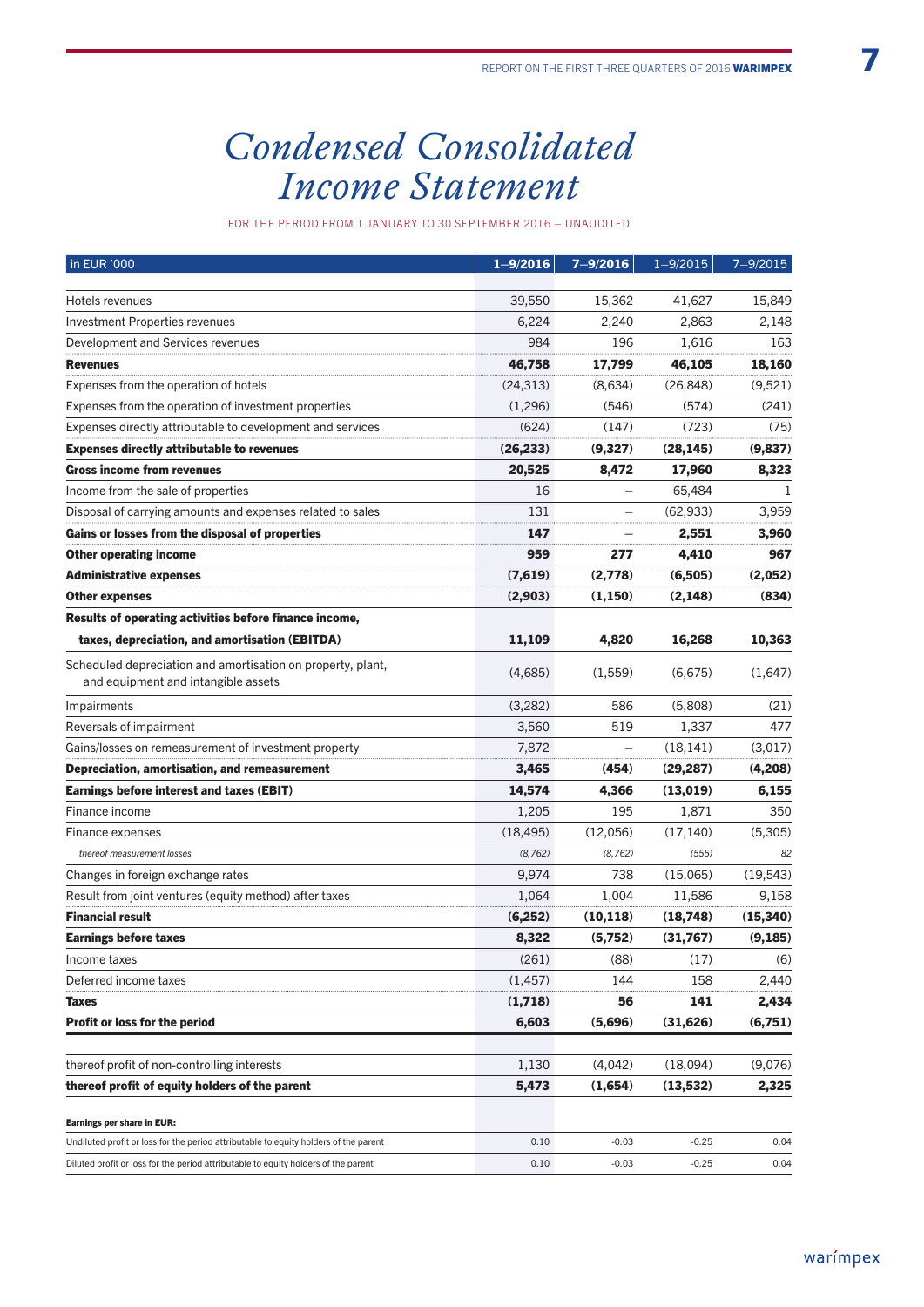# *Condensed Consolidated Statement of Comprehensive Income*

for the period from 1 January to 30 September 2016 – unaudited

| in EUR '000                                                                                 | $1 - 9/2016$ | $7 - 9/2016$ | $1 - 9/2015$ | $7 - 9/2015$ |
|---------------------------------------------------------------------------------------------|--------------|--------------|--------------|--------------|
| Profit or loss for the period                                                               | 6,603        | (5,696)      | (31, 626)    | (6,751)      |
|                                                                                             |              |              |              |              |
| Foreign exchange differences                                                                | (575)        | 323          | 639          | 7,743        |
| thereof reclassification in profit or loss                                                  |              |              | (2, 146)     | (2, 146)     |
| Valuation of cash flow hedges                                                               | (1, 132)     | (121)        | (603)        | (457)        |
| Other comprehensive income from joint ventures (equity method)                              | (3)          | 6            | 1            | (2)          |
| Gains/losses from available-for-sale financial assets                                       | (1,017)      | (441)        | (515)        | 880          |
| (Deferred) taxes in other comprehensive income                                              | 251          | (102)        | (30)         | (2,485)      |
| <b>Other comprehensive income</b><br>(reclassified in profit or loss in subsequent periods) | (2, 475)     | (335)        | 95           | 6,136        |
| Total comprehensive income for the period                                                   | 4,129        | (6,032)      | (31,531)     | (615)        |
| thereof profit of non-controlling interests                                                 | 742          | (4,247)      | (17, 810)    | 2,063        |
| thereof profit of equity holders of the parent                                              | 3,387        | (1,784)      | (14, 324)    | (2,678)      |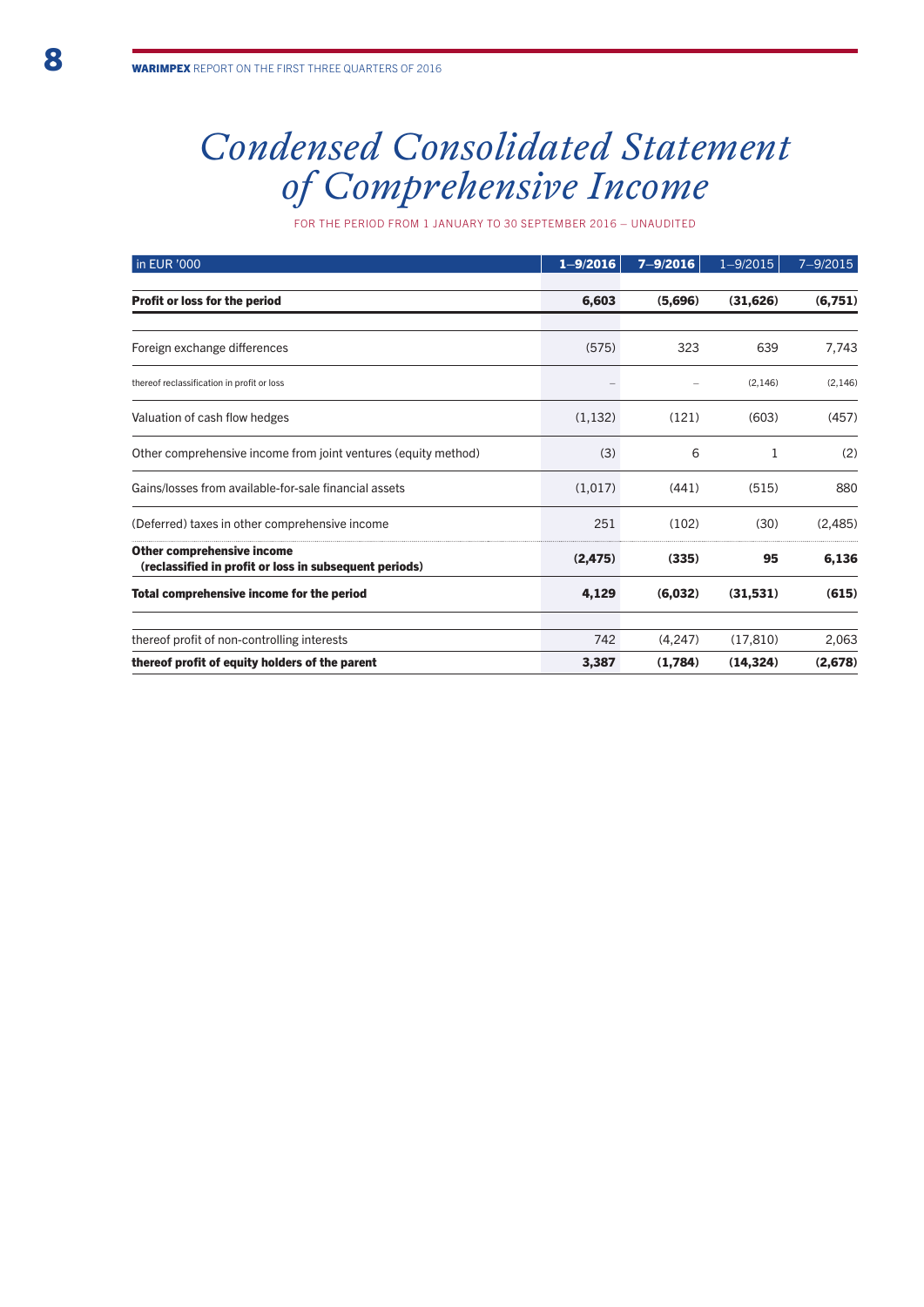## *Condensed Consolidated Statement of Financial Position*

as at 30 September – unaudited

| in EUR '000                                                   | 30/9/16        | 31/12/15 | 30/9/15   |
|---------------------------------------------------------------|----------------|----------|-----------|
|                                                               |                |          |           |
| <b>ASSETS</b>                                                 |                |          |           |
| Property, plant, and equipment                                | 184,678        | 195,731  | 218,937   |
| Investment property                                           | 102,554        | 84,595   | 84,285    |
| Goodwill                                                      |                | 921      | 921       |
| Other intangible assets                                       | 34             | 34       | 35        |
| Net investments in joint ventures (equity method)             | 22,139         | 24,083   | 41,506    |
| Financial assets, available for sale                          | $\overline{2}$ | 2        |           |
| Other financial assets                                        | 13,515         | 17,493   | 22,646    |
| Deferred tax assets                                           | 41             | 102      | 35        |
| <b>Non-current assets</b>                                     | 322,962        | 322,960  | 368,365   |
| Inventories                                                   | 630            | 583      | 589       |
| Trade and other receivables                                   | 6,062          | 8,686    | 14,432    |
| Financial assets, available for sale                          | 6,179          | 10,610   | 12,501    |
| Cash and cash equivalents                                     | 6,488          | 7,394    | 6,091     |
| Non-current assets (disposal groups), held for sale           | 14,958         |          | 4,546     |
| <b>Current assets</b>                                         | 34,317         | 27,274   | 38,159    |
| <b>TOTAL ASSETS</b>                                           | 357,279        | 350,235  | 406,524   |
| <b>EQUITY AND LIABILITIES</b>                                 |                |          |           |
| Share capital                                                 | 54,000         | 54,000   | 54,000    |
| Capital reserves                                              |                |          | 4,661     |
| Retained earnings                                             | 1,269          | (4,204)  | (4,790)   |
| <b>Treasury shares</b>                                        | (301)          | (301)    | (301)     |
| Other reserves                                                | 2,184          | 4,270    | 6,396     |
| Equity attributable to equity holders of the parent           | 57,152         | 53,765   | 59,965    |
| Non-controlling interests                                     | (31, 295)      | (32,037) | (23, 827) |
| <b>Equity</b>                                                 | 25,857         | 21,728   | 36,138    |
| Convertible bonds                                             | 4,045          | 8,265    | 8,056     |
| Other bonds                                                   | 31,531         | 41,270   | 13,257    |
| Other financial liabilities                                   | 193,918        | 208,925  | 239,556   |
| Derivative financial instruments                              | 3,223          | 2,142    | 1,540     |
| <b>Other liabilities</b>                                      | 8,874          | 6,542    | 17,348    |
| Provisions                                                    | 2,494          | 2,353    | 2,284     |
| Deferred tax liabilities                                      | 10,960         | 10,064   | 10,533    |
| Deferred income                                               | 9,272          | 7,162    | 7,303     |
| <b>Non-current liabilities</b>                                | 264,316        | 286,722  | 299,879   |
| Convertible bonds                                             | 4,439          | 61       | 5,996     |
| <b>Bonds</b>                                                  | 15,977         | 9,800    | 14,778    |
| Other financial liabilities                                   | 20,319         | 18,363   | 35,103    |
| Derivative financial instruments                              |                |          | 19        |
| Trade and other payables                                      | 11,236         | 11,519   | 11,912    |
| Provisions                                                    | 873            | 613      | 1,103     |
| Income tax liabilities                                        | 226            | 134      | 33        |
| Deferred income                                               | 1,828          | 1,296    | 1,564     |
| Liabilities directly associated with the assets held for sale | 12,209         |          |           |
| <b>Current liabilities</b>                                    | 67,107         | 41,785   | 70,507    |
| <b>Liabilities</b>                                            | 331,423        | 328,507  | 370,386   |
| <b>TOTAL EQUITY AND LIABILITIES</b>                           | 357,279        | 350,235  | 406,524   |
|                                                               |                |          |           |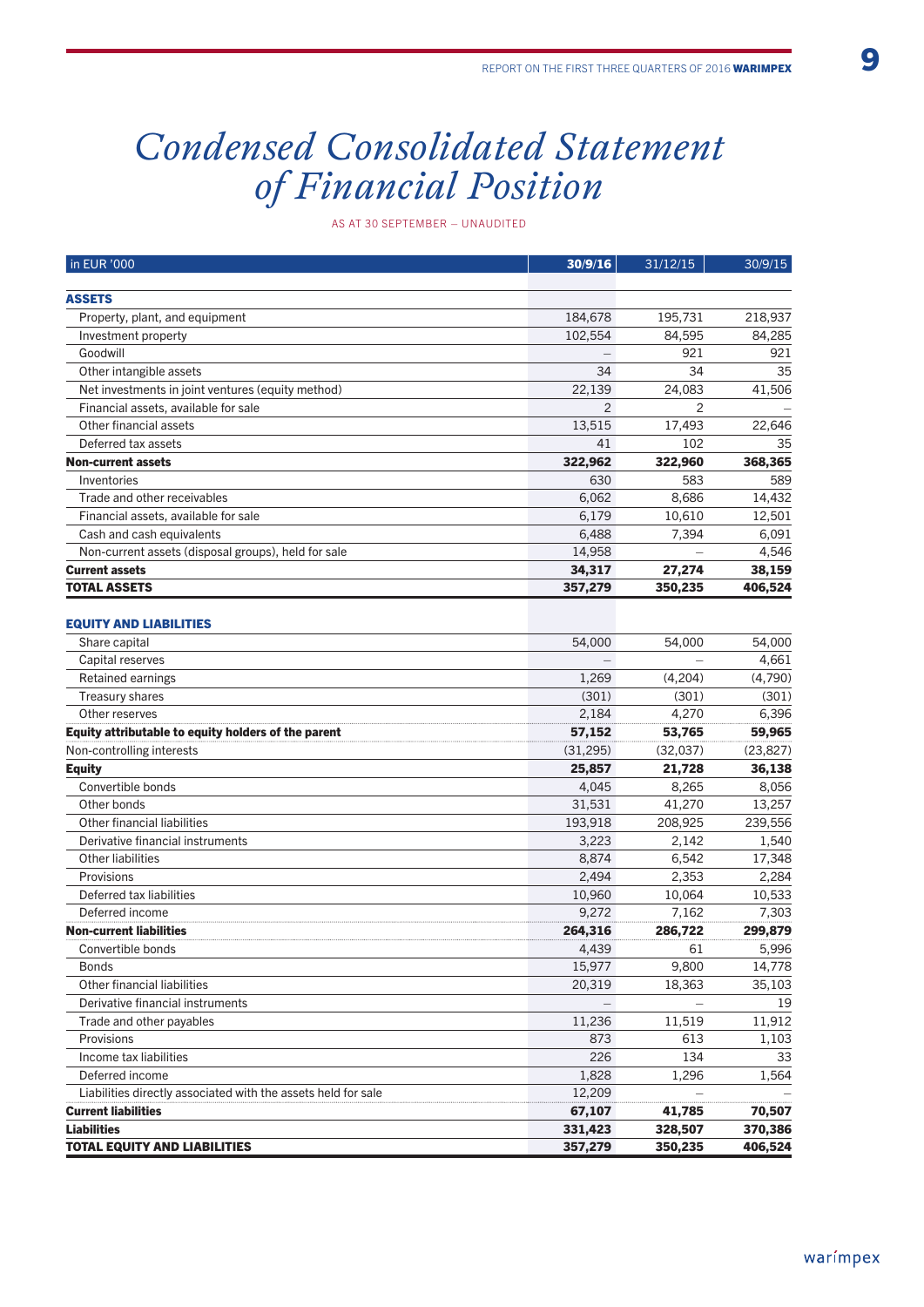# *Condensed Consolidated Statement of Cash Flows*

for the period from 1 January to 30 September 2016 – unaudited

| in EUR '000                                                                 | $1 - 9/2016$ | $7 - 9/2016$ | $1 - 9/2015$ | $7 - 9/2015$ |
|-----------------------------------------------------------------------------|--------------|--------------|--------------|--------------|
|                                                                             |              |              |              |              |
| Cash receipts                                                               |              |              |              |              |
| from hotel operations and rent received                                     | 47,218       | 18,714       | 46,406       | 17,641       |
| from real estate development projects and other                             | 571          | 120          | 243          | ı            |
| from interest income                                                        | 782          | 520          | 783          | 291          |
| <b>Cash receipts from operating activities</b>                              | 48,571       | 19,354       | 47,431       | 17,933       |
| Cash payments                                                               |              |              |              |              |
| for real estate development projects                                        | (452)        | 129          | (1, 181)     | (606)        |
| for materials and services received                                         | (17,056)     | (7,966)      | (15, 872)    | (5, 178)     |
| for related personnel expenses                                              | (13, 313)    | (5,017)      | (12, 916)    | (4, 186)     |
| for other administrative expenses                                           | (5,782)      | (994)        | (7,997)      | (3,047)      |
| for income taxes                                                            | (144)        | (64)         | (29)         | (6)          |
| <b>Cash payments for operating activities</b>                               | (36,747)     | (13, 913)    | (37, 995)    | (13,024)     |
| Net cash flows from operating activities                                    | 11,824       | 5,441        | 9,436        | 4,908        |
| Cash receipts from                                                          |              |              |              |              |
| the sale of disposal groups and property                                    | 324          | 209          | 41,360       | (1)          |
| less outflow of cash and cash equivalents from disposal groups sold         |              |              | (70)         | (70)         |
| other financial assets                                                      | 1,328        | 95           | (47)         |              |
|                                                                             | 4,176        | 57           | 1,757        | 1,634        |
| returns on joint ventures<br><b>Cash receipts from investing activities</b> | 5,828        | 360          | 43,001       |              |
|                                                                             |              |              |              | 1,564        |
| Cash payments for                                                           |              |              |              |              |
| investments in property, plant, and equipment                               | (1, 182)     | (223)        | (1, 137)     | (110)        |
| investments in investment property                                          | (3, 149)     | (931)        | (23,757)     | (1,897)      |
| the purchase of data processing programs                                    | (5)          |              | (3)          | (1)          |
| other financial assets                                                      | (382)        | (350)        | (625)        | 335          |
| joint ventures                                                              |              |              |              |              |
| <b>Cash payments for investing activities</b>                               | (4,718)      | (1,504)      | (25, 522)    | (1,673)      |
| Net cash flows from investing activities                                    | 1,110        | (1, 144)     | 17,479       | (109)        |
| Cash receipts from the issue of bonds and convertible bonds                 | 45           |              | 12,116       | (63)         |
| Cash payments for the redemption of bonds and convertible bonds             | (3,559)      |              | (8, 541)     | 17           |
| Payments received from loans and borrowing                                  | 14,573       | (92)         | 79,693       | 9,188        |
| Payments made for the repayment of loans and borrowing                      | (17, 181)    | (1,460)      | (100, 104)   | (8,635)      |
| Paid interest (for loans and borrowing)                                     | (4, 415)     | (1,203)      | (11,084)     | (3,229)      |
| Paid interest (for bonds and convertible bonds)                             | (2, 237)     | (688)        | (2,614)      | (1,213)      |
| Paid financing costs                                                        | (681)        | (29)         | (962)        | (127)        |
| Net cash flows from/used in financing activities                            | (13, 455)    | (3, 473)     | (31, 496)    | (4,064)      |
| Net change in cash and cash equivalents                                     | (522)        | 825          | (4,581)      | 736          |
| Foreign exchange rate changes in cash and cash equivalents                  | $\mathbf{1}$ | 25           | 51           | 43           |
| Foreign exchange rate changes from other comprehensive income               | 478          | 25           | 855          | (256)        |
| Cash and cash equivalents at the beginning of the period                    | 7,394        | 6,477        | 9,765        | 5,568        |
| Cash and cash equivalents as at 30 September                                | 7,352        | 7,352        | 6,091        | 6,091        |
|                                                                             |              |              |              |              |
| Cash and cash equivalents at the end of the period consist of:              |              |              |              |              |
| Cash and cash equivalents of the Group                                      | 6,488        | 6,488        | 6,091        | 6,091        |
| Cash and cash equivalents of a disposal group                               | 864          | 864          |              |              |

7,352 7,352 6,091 6,091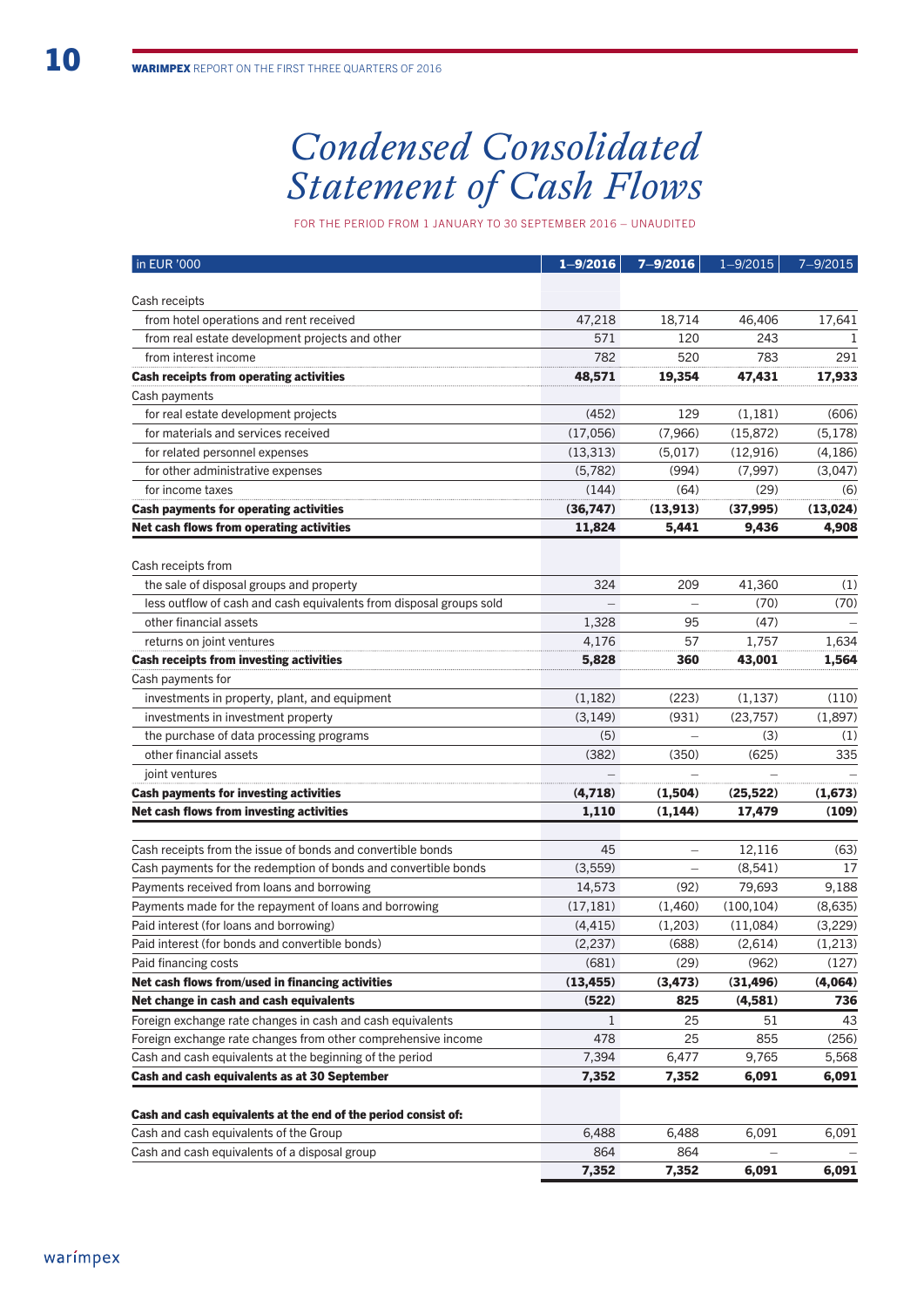# *Condensed Consolidated Statement of Changes in Equity*

as at 30 September – unaudited

| in EUR '000                               | Equity attributable to shareholders of the parent |                          |                      |                          |                   |              |                                         |                        |
|-------------------------------------------|---------------------------------------------------|--------------------------|----------------------|--------------------------|-------------------|--------------|-----------------------------------------|------------------------|
|                                           | Share<br>capital                                  | Capital<br>reserves      | Retained<br>earnings | Treasury<br>shares       | Other<br>reserves | <b>TOTAL</b> | Non-<br>controlling<br><b>interests</b> | <b>Total</b><br>equity |
| As at 1 January 2015                      | 54,000                                            | 4,661                    | 8,742                | (301)                    | 5,041             | 72,143       | (14, 467)                               | 57,676                 |
| Changes in the scope of consolidation     |                                                   |                          |                      | -                        | 2,146             | 2,146        | 8,450                                   | 10,596                 |
| Total comprehensive income for the period |                                                   | $\overline{\phantom{0}}$ | (13,532)             | $\overline{\phantom{0}}$ | (792)             | (14, 324)    | (17, 810)                               | (32, 133)              |
| thereof profit for the period             |                                                   | $\overline{\phantom{0}}$ | (13, 532)            |                          |                   | (13, 532)    | (18,094)                                | (31, 626)              |
| thereof other comprehensive income        |                                                   |                          |                      |                          | (792)             | (792)        | 285                                     | (507)                  |
| As at 30 September 2015                   | 54,000                                            | 4,661                    | (4,790)              | (301)                    | 6,396             | 59,965       | (23, 827)                               | 36,138                 |
| As at 1 January 2016                      | 54,000                                            | $\overline{\phantom{0}}$ | (4,204)              | (301)                    | 4,270             | 53,765       | (32,037)                                | 21,728                 |
| Total comprehensive income for the period |                                                   | —                        | 5,473                | -                        | (2,086)           | 3,387        | 742                                     | 4,129                  |
| thereof profit for the period             |                                                   |                          | 5,473                |                          | $\equiv$          | 5,473        | 1,130                                   | 6,603                  |
| thereof other comprehensive income        |                                                   |                          |                      | $\overline{\phantom{0}}$ | (2,086)           | (2,086)      | (388)                                   | (2, 475)               |
| As at 30 September 2016                   | 54,000                                            | -                        | 1,269                | (301)                    | 2,184             | 57,152       | (31, 295)                               | 25,857                 |